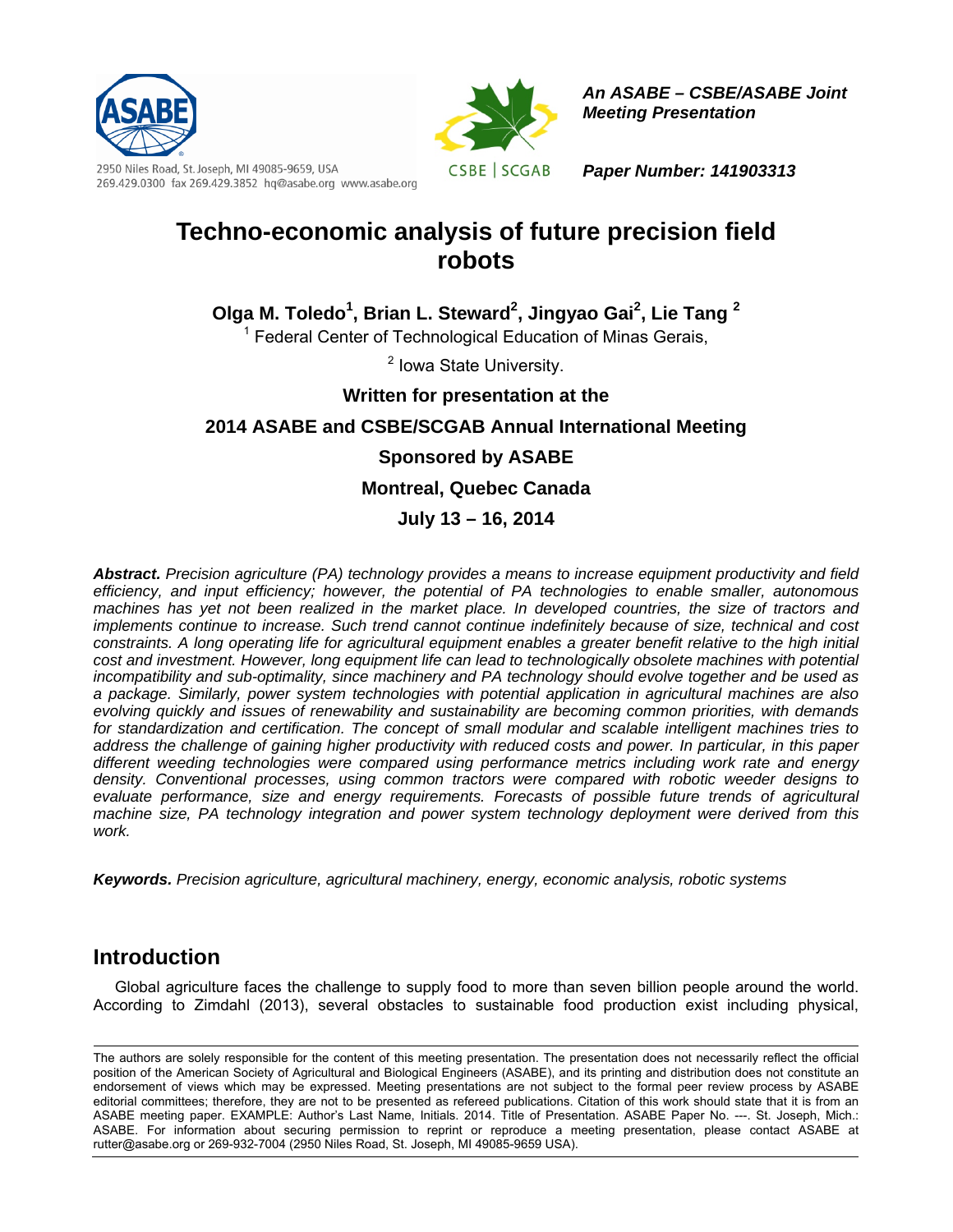economic, environmental, biological and political constraints. Environmental constraints are problems related to water, soil, and crop management that includes weed control. In any cropping system, various operations are dedicated to the control of weeds. People use around thirty percent of the earth's land for crops and pastures, and problems caused by the indiscriminate use of chemicals that leads to air, water and soil pollution that could become a risk to ecosystems and human health (FAO, 2013).

 The current trend is to use more efficient agricultural processes to increase food production (Ahmad, 2012, Zentner, et al. 2004, Ortiz-Canavate and Hernanz, 2013). Precision agriculture (PA) technology provides the means to increase equipment productivity and field and input efficiency. The concept of small modular and scalable intelligent machines tries to address the challenge of more productivity with the goal of reduced cost and power. In addition, power system technologies with potential application to agricultural machines are evolving quickly and issues of renewability and sustainability are becoming common priorities, with demands for standardization and certification (Bongiovanni and Lowenberg-DeBoer, 2004, Cordill and Grift, 2011, Nørremark, et al. 2008, Nielsen, et al., 2002, Slaughter, et al., 2008).

 Currently, in the area of weed control, there are several strategies for controlling weed infestations in crop production, such as chemical control, mechanical cultivation, thermal treatment among others (Zimdahl, 2013, Ahmad, 2012). All of these strategies have different power and energy requirements, and sustainability could be improved from each of these strategies (Zentner, et al., 2004). This paper provides a case study with a prototype mechanical weed control system powered by electrical power. This prototype was analyzed using performance metrics such as work rate and energy requirements per area across different moisture contents of soil and depths. Several different weed control technologies were compared on an energy and cost basis to determine how agricultural precision information can be used to reduce energy requirements.

### **Materials and Methods**

 The energy overall performance of cropping systems have been evaluated by different methods. These methods involve the identification of all direct and indirect energy working into the fabrication, design, packing, supply, transportation, conservation, and application of all inputs used in each crop production system (Zentner, et al. 2004). We reviewed these methods to identify an approach to evaluate only the weed control system of different crop systems. Weed control is an important and, in a sustainable point of view, critical process in cropping systems. Usually, we have methodologies to estimate the overall energy balance, such as used in evaluation of ethanol from different crops (Pimentel and Patzek, 2005, Green Design, 2006, Nemecek and Kagi, 2007, Schmer, et al., 2008, Shah, 2013) but in these methods, the weed control energy is not computed separately. The methodology to perform energy requirements of different weed control systems is explained in the following sections.

### *Energy in Machinery Methods:*

 The embodied energy of machinery were estimated in terms of "steel-mass" basis. This approach is well known by researchers and assumes that the machinery are made of steel alone. Shah (2013) considered that the overall energy used by the manufacturing process includes the energy for producing steel and an additional 50% of energy for the fabrication and assembly of the equipment. We assumed with the value of 25MJ Kg<sup>-1</sup> for the energy for producing steel (Shah, 2013). This energy was related to the equipment life and work rate of the designated weed control process (Pimentel, 1980, Green Design, 2006) and was calculated by:

$$
E_M = \frac{1.5 \, S_m M}{L \, W_R} \tag{1}
$$

where:

 $E_M$  = Energy embodied in the machinery (MJ ha<sup>-1</sup>);  $S_m$  = Energy used at Steel manufacturing (MJ Kg<sup>-1</sup>); M = Total weight of machinery used to manage the crop field (kg);  $L =$  Estimated Lifetime for the machinery (hr); and  $W_R$  = Work rate of the weed control process (ha hr<sup>-1</sup>).

### *Embodied Energy in Herbicides:*

 The methodology to quantify the embodied energy in herbicides for chemical weed control used the energy value of the active ingredient of the herbicide formulation and the chemical application rate for the crop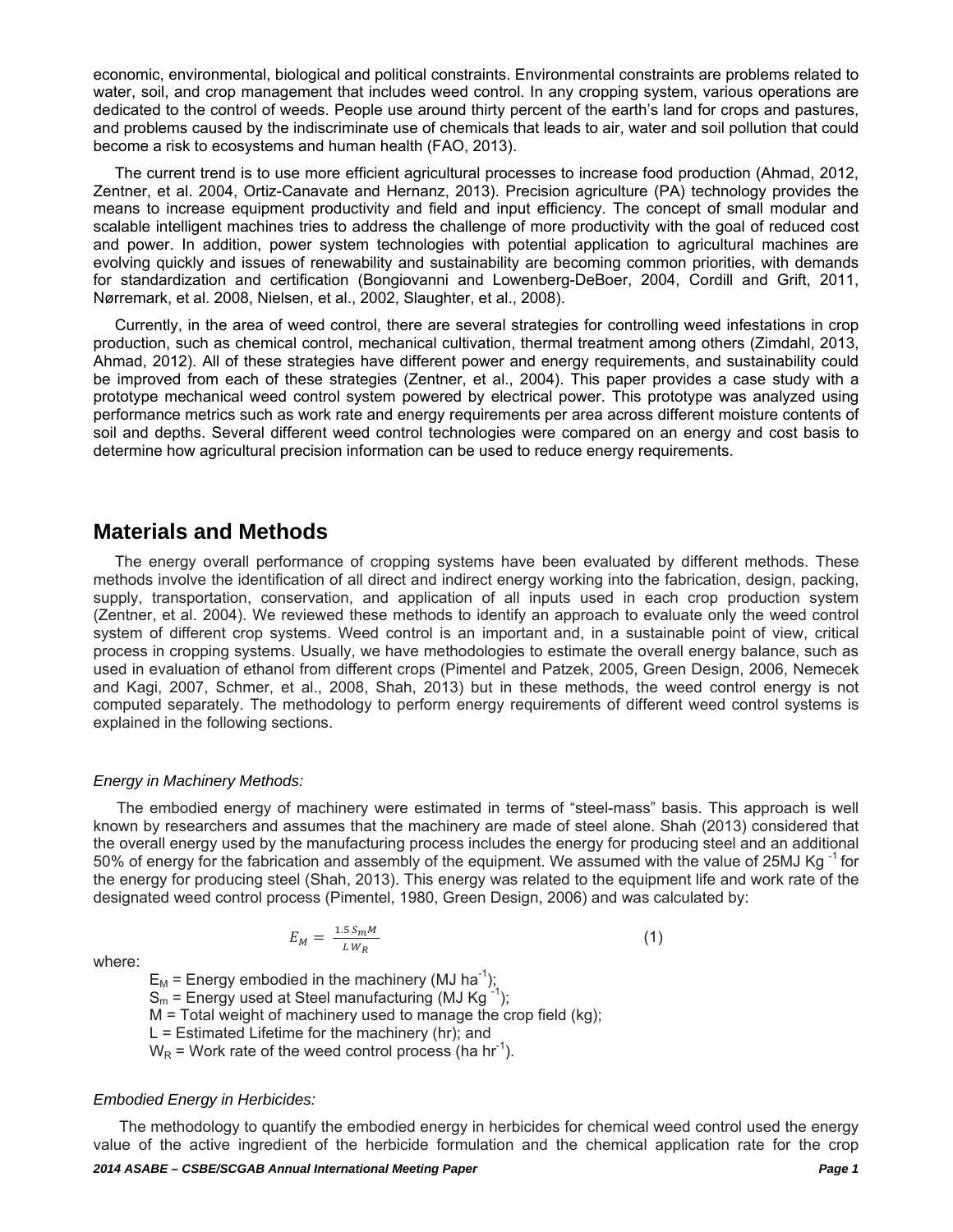(Zentner, et al. 2004, Rathkea, et al. 2007, Pimentel and Pimentel 2008, Schmer, et al. 2008, Zimdahl 2013). This method was represented mathematically by:

$$
E_{CH} = X_h R_h \tag{2}
$$

where:

 $E_{CH}$  = Energy embodied of herbicide (MJ ha<sup>-1</sup>);

 $X_h$  = Active ingredient energy value (MJ kg<sup>-1</sup>); and

 $R_h$  = Application Rate for a particular crop (kg ha<sup>-1</sup>).

#### *Operating energy requirements*

The operating energy requirements for the machine to carry out a weed control process were estimated in terms of fuel consumption. We assumed that the liquid fuel used is diesel for the machinery based process and the chemicals spread and the operation energy was estimated by:

$$
E_{FC} = F E_F \tag{3}
$$

where:

 $E_{FC}$  = Energy of fuel consumption (MJ ha<sup>-1</sup>);

 $E_F$  = Energy content of fuel (MJ  $I^{-1}$ ); and

 $F =$  Average of fuel consumption (I ha<sup>-1</sup>).

#### *Energy requirement of Prototype Weed control system:*

A prototype of a mechanical intra-row weed control system weed control system was developed by Ahmad (Ahmad, 2012). Based on this prototype the embodied energy was estimated using Eqn 1 and the operating energy was estimated by an experimental data. The experiments were conducted at the Agricultural Engineering ISU Advanced Machinery Systems Laboratory, Ames, Iowa. The prototype is composed of a rotating tine mechanism attached to a custom-fabricated implement chassis, Figure 1. To measure the power energy, we used only the rotating tine mechanism in a soil bin (Figure 2). The rotating tine mechanism was operated by a 24V brushless DC electrical motor (SmartMotor Model SM23165DT, Moog Animatics, Milpitas, CA) powered by a VDC source. In these experiments, the power consumption was measured. We assumed the prototype would be towed by a 37.3 kW 2WD tractor (model 2600, Ford). The energy consumption of a prototype was calculated using the measured power relative to the work rate. To address the overall energy losses, we included the battery efficiency with the charge and discharge cycles. We assume that the electrical energy for charge the batteries is supplied by a renewable primary source, such as photovoltaic or wind systems and does not have requirements for additional fuels. The total energy of the prototype was the sum of the embodied energy plus the operating energy measured and is represented mathematically by the equation:

$$
E_P = E_{MP} + 3.6 \frac{P}{W_R \eta_B}
$$
 (4)

where:

 $E_P$  = Total Energy of prototype weed control system (MJ ha<sup>-1</sup>);

 $E_{MP}$  = Energy embodied in the prototype weed control system (MJ ha<sup>-1</sup>);

 $\eta_B$  = Overall efficiency of the batteries (dimensionless); and

P = Power consumption of prototype weed control system (kW).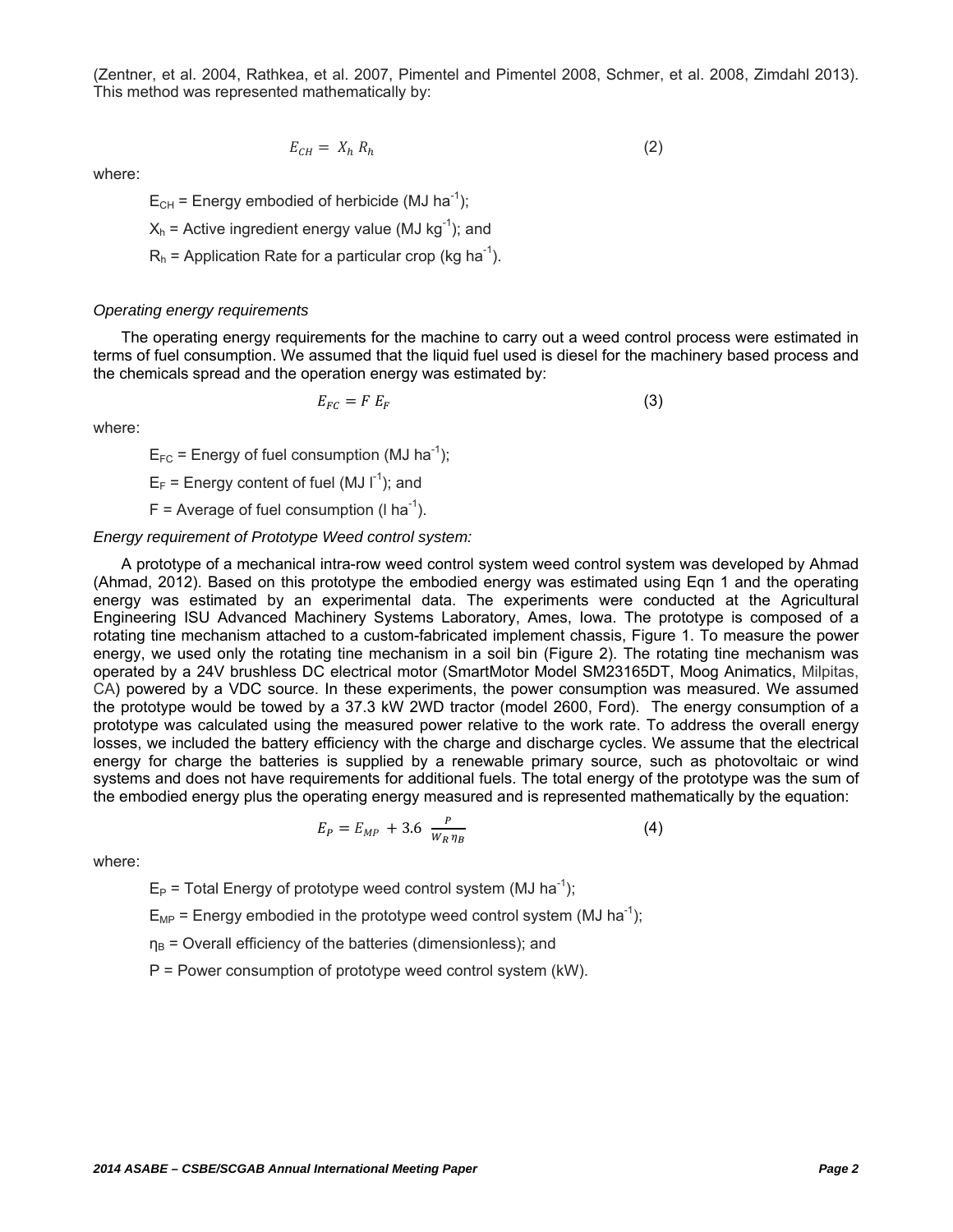

**Figure 1: Prototype mechanical weed control system developed at Iowa State University (Ahmad 2012).** 



**Figure 2: Prototype mechanical weed control in a soil bin** 

### *Total Energy Requirements*

 The total energy requirements of three different weed control systems: (i) conventional mechanical cultivation; (ii) chemical weed control system (considering glyphosate the active ingredient used) and (iii) the prototype mechanical weed control system. Even though the mechanical weed control system was designed for vegetable production, for the purposes of this study, it was applied to a US corn production system for a fair comparison with the other methods and availability of data. To estimate the embodied energy of the mechanical cultivation case, weed control was assumed to represent 20% of total machinery per hectare used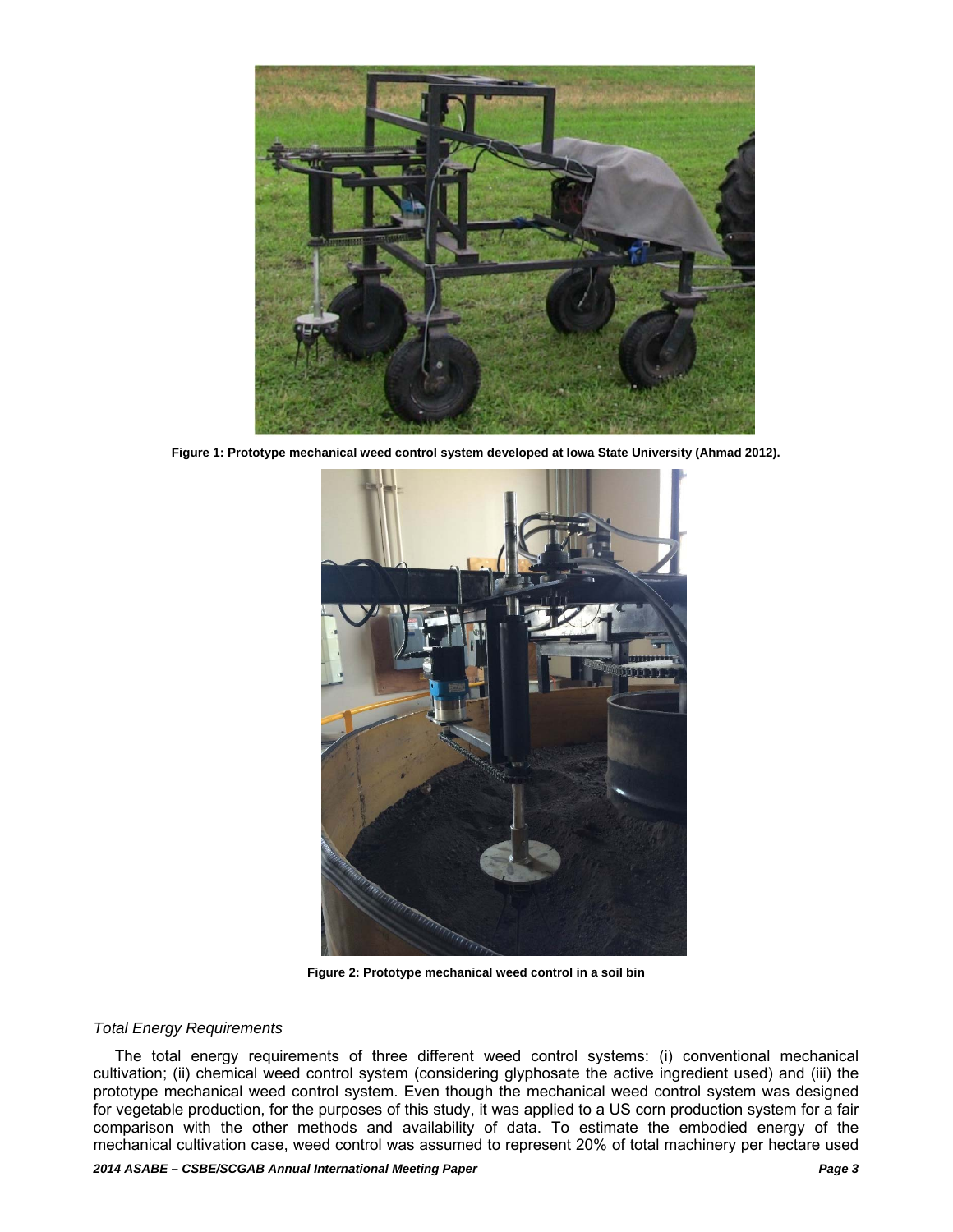in a corn yield. Pimentel (2005) used the average value of 55 kg per hectare of machinery in the entire process of U.S. Corn Production.

The total energy requirements by these weed control systems were estimated using the embodied energy in the machinery and chemicals plus the operating energy requirements of each case:

$$
E_T = [E_M + E_{CH}] + E_{FC}
$$
\n
$$
(5)
$$

where:

 $E_T$  = Energy total associated with each weed control case (MJ ha<sup>-1</sup>).

### **Results**

### *Conventional Mechanical Cultivation*

 The calculation was performed for embodied energy and power requirements, and the total energy associated at this process is 1225.44 MJ ha<sup>-1</sup> (Table 1). Table 1 shows the results of total energy required per hectare for conventional mechanical cultivation to control weeds in U.S. Corn Production.

**Table 1: Total energy required per hectare for conventional mechanical cultivation to control weeds in U.S. Corn Production** 

| Embodied<br>Energy      | Diesel Consumption<br>(I ha $^{-1}$ ) $^a$ | <b>WR</b><br>(ha hr <sup>1</sup> ) <sup>a</sup> | Energy<br>content-<br>Diesel <sup>p</sup> | Operating<br>Energy     | <b>Total Energy</b><br>$(MJ)$ ha <sup>-1</sup> |  |
|-------------------------|--------------------------------------------|-------------------------------------------------|-------------------------------------------|-------------------------|------------------------------------------------|--|
| $(MJ)$ ha <sup>-1</sup> |                                            |                                                 | $(MJ)$ <sup>-1</sup>                      | $(MJ)$ ha <sup>-1</sup> |                                                |  |
| 412.50                  | 18.48                                      | 1.2                                             | 43.99                                     | 812.94                  | 1225.44                                        |  |

<sup>a</sup>: Source Appendix A9 and A10 (Nemecek and Kagi 2007)

 $b$ : : Source (Zentner, et al. 2004)

### *Chemical Weed Control*

The total energy for chemical weed system to corn yield was 1318.78 MJ ha<sup>-1</sup> (Table 2). Table 2 shows the results of total energy required per hectare for chemical weed control in U.S. Corn Production.

| Xh<br>$(MJ kg-1)a$ | R <sub>h</sub><br>$(kg ha-1)b$ | Embodied<br>Energy<br>$(MJ)$ ha $^{-1}$ | Diesel<br>Consumption<br>(I ha $^{\text{-}1}$ ) $^{\text{c}}$ | <b>WR</b><br>(ha $hr^{-1}$ ) <sup>c</sup> | Energy<br>content-<br>Diesel<br>$(MJ)$ <sup>-1</sup> | <b>Operating Energy</b><br>$(MJ)$ ha <sup>-1</sup> | Total<br>Energy<br>$(MJ)$ ha <sup>-1</sup> ) |
|--------------------|--------------------------------|-----------------------------------------|---------------------------------------------------------------|-------------------------------------------|------------------------------------------------------|----------------------------------------------------|----------------------------------------------|
| 511.00             | 2.40                           | 1226.40                                 | 2.10                                                          | 0.7                                       | 43.99                                                | 92.38                                              | 1318.78                                      |

**Table 2: Total Energy required per hectare for Chemical weed control in U.S. Corn Production** 

<sup>a</sup>: Source (Zentner, et al. 2004)

<sup>b</sup>: Source (BIOGRACE 2012)

<sup>c</sup>: Source Appendix A9 and A10 (Nemecek and Kagi 2007)

### *Prototype Weed control system:*

The prototype energy calculations include the energy requirements tractor used to propel the weed control system. We assumed that the overall efficiency (charge/discharge) for the batteries was 80%. For the energy of the prototype, we consider the experiment results with 0.15 kmh<sup>-1</sup> with the weed canopy area decreases about 60% (Ahmad, 2012). Table 3 shows the results of Total Energy required per hectare for Prototype weed control in U.S. Corn Production, considering different soils (wet/dry) and depth (1' and 2').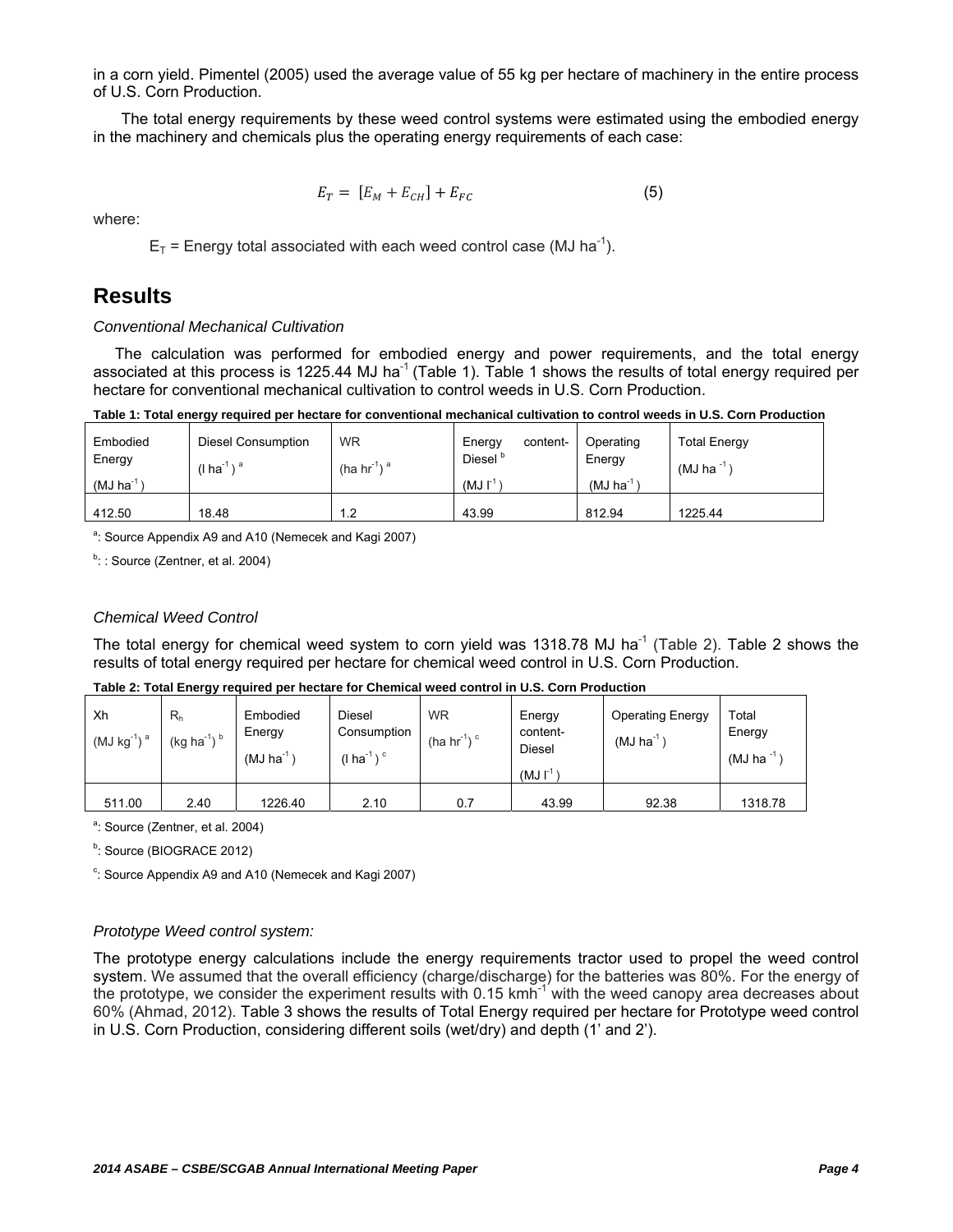**Table 3: Total Energy required per hectare for Prototype Weed control system in U.S. Corn Production** 

| Soil/ Depth     | P mean<br>(kW) | <b>WR</b><br>$(ha hr-1)$ | Energy Prot.<br>$(MJ ha^{-1})$ | Embodied<br>(MJ<br>Energy<br>$ha^{-1}$ | Diesel Con.<br>$(1 ha^{-1})$ <sup>a</sup> | Operating<br>Energy Tractor<br>$(MJ ha^{-1})$ | <b>Total Energy</b><br>$(MJ)$ ha <sup>-1</sup> ) |
|-----------------|----------------|--------------------------|--------------------------------|----------------------------------------|-------------------------------------------|-----------------------------------------------|--------------------------------------------------|
| No load         | 0.01           | 0.01                     | 5.02                           | 8                                      | 4.14                                      | 182.03                                        | 195.05                                           |
| Dry Soil $-1$ ' | 0.02           | 0.01                     | 6.28                           | 8                                      | 4.14                                      | 182.03                                        | 196.32                                           |
| Dry Soil $-2$ ' | 0.02           | 0.01                     | 7.83                           | 8                                      | 4.14                                      | 182.03                                        | 197.86                                           |
| Wet Soil - 1'   | 0.01           | 0.01                     | 6.09                           | 8                                      | 4.14                                      | 182.03                                        | 196.13                                           |
| Wet Soil $-2$ ' | 0.02           | 0.01                     | 7.66                           | 8                                      | 4.14                                      | 182.03                                        | 197.70                                           |

<sup>a</sup>: Source (Leviticus 1976)

### *Discussion*

 The energy requirements of the prototype weed control system were 85% less than the chemical weed control case and about 84% than that associated with the mechanical cultivation. The results showed the potential of the prototype to weed control, in terms of less energy requirements.

# **Conclusion**

The comparison among of the energy requirements of weed control systems shows the potential of the small vehicles use to weed control. The total energy of prototype mechanical weed control system represents less than 20% of that associated with conventional cultivation and chemical weed control. If this prototype was selfpropelled and autonomous, the amount of energy could be decreased further. Precision agriculture technologies can enable the reduction of energy requirements for different agricultural processes and use of electrically-powered machines.

# **Acknowledgments**

The authors would like to thank Iowa State University and CNPq for supporting this project.

# **References**

- Ahmad, M T. 2012. "Development of an automated mechanical intra-row weeder for vegetable crops." *Master degree Thesis.* Ames, Iowa: Iowa State University.
- BIOGRACE. 2012. "Harmonised Calculations of Biofuel Greenhouse Gas Emissions in Europe." Publishable final report. www.biograce.net.
- Bongiovanni, R., and J. Lowenberg-DeBoer. 2004. "Precision agriculture and sustainability." *Precision agriculture* vol. 5 (no. 4): 359-387.
- Cordill, C., and T.E. Grift. 2011`. "Design and testing of an intra-row mechanical weeding machine for corn." *Biosystems Engineering* vol. 110 (no. 3): 247-252.
- FAO. 2013. "Food and Agriculture Organization of the United Nations 2013 Statistical Yearbook World food and agriculture."
- Green Design, Institute. 2006. *Economic Input-Output Life Cycle Assessment (EIO-LCA) Model.* Pittsburgh, PA: Carnegie Mellon University. www.eiolca.net.
- Leviticus, L. 1976. *Test 1222: Ford 2600 and 2310 (8x2) Diesel 8-Speed.* University of Nebraska-Lincoln.
- Nemecek, T., and T. Kagi. 2007. *Life Cycle Inventories of Agricultural Production Systems. Final Report ecoinvent V2.0 No. 15a.* Zurich and Dubendorf, CH: Agroscope Reckenholz- Taenikon Research Station ART, Swiss Centre for life Cycle Inventories. www.ecoinvent.com.
- Nielsen, K. M., P. Andersen, T.S. Pedersen, T. Bak, and J.D., Nielsen. 2002. ""Control of an autonomous vehicle for registration of weed and crop in precision agriculture,"." *Proceedings of the 2002 International Conference on Control Applications,.* 909-914.